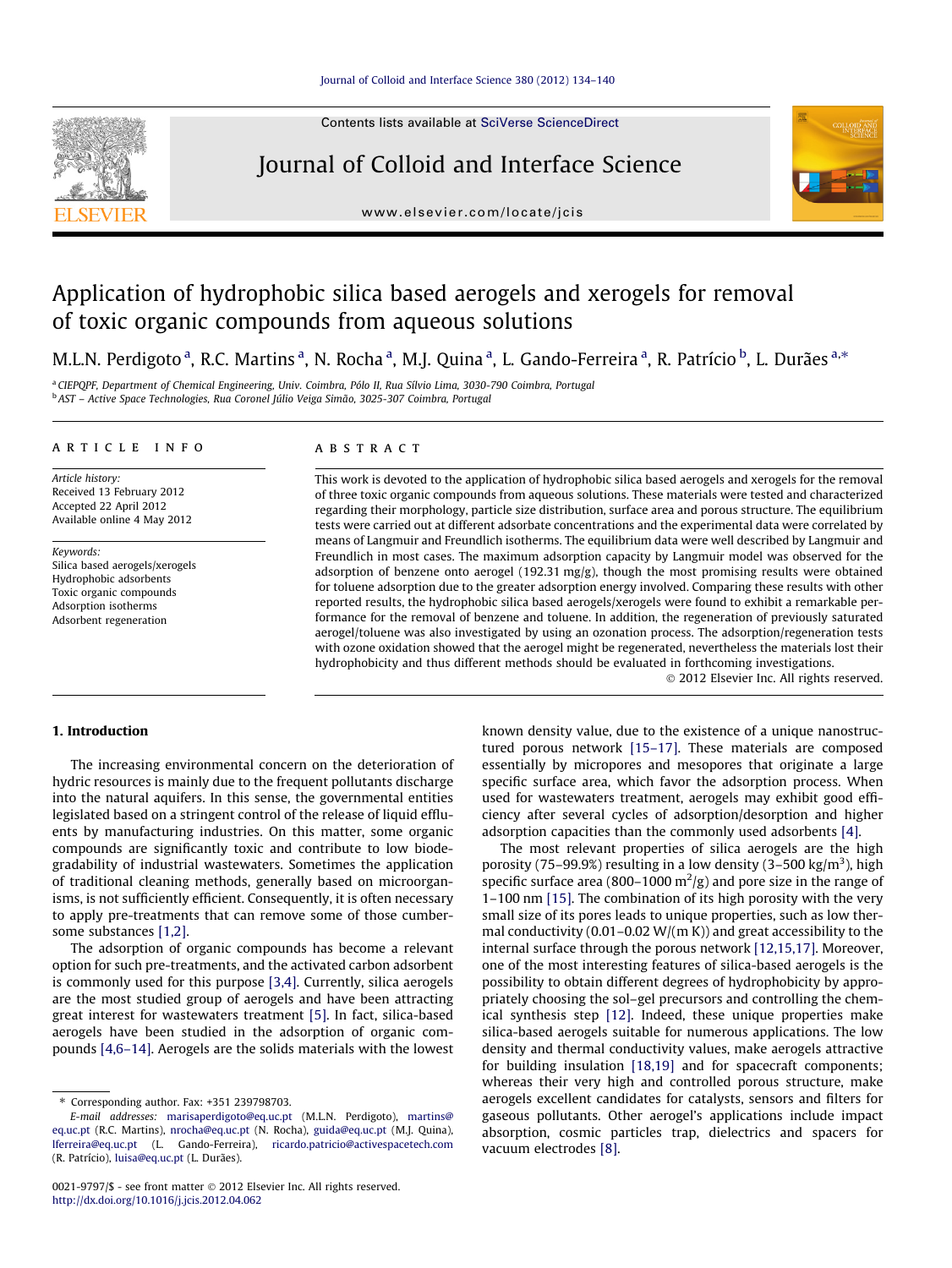<span id="page-1-0"></span>Additionally to aerogels, xerogel materials were also considered in this study. Xerogels are prepared using atmospheric pressure drying (APD), while aerogels are produced with supercritical fluids drying (SFD) [\[20,21\].](#page-6-0) During the drying of xerogels, the collapse of smaller pores may occur due to the higher capillary tension developed in the evaporation process. This phenomenon results in a contraction of the solid network, making it denser than that of aerogels. In supercritical fluids drying process the solvent is removed as a supercritical fluid, avoiding the formation of meniscus and decreasing the effect of surface tension, allowing the preservation of the porous network [\[5\].](#page-6-0) In some chemical systems the porosity of xerogels can reach values close to those of aerogels, in cases where the liquid inside the pores does not exhibit appreciable interaction with the solid structure of the material. This effect is seen when the synthesized gels, before undergo drying, have a highly hydrophobic solid network [\[22\].](#page-6-0)

Previous research works have shown that hydrophilic aerogels have higher efficiency in removing soluble organic compounds from aqueous solutions, whereas the hydrophobic aerogels are more effective for the removal of water poorly soluble pollutants, including some important volatile organic compounds (VOCs) [\[6,9\]](#page-6-0).

This work aims to determine the adsorption capacity of silica based aerogels and xerogels obtained by sol–gel technology using methyltrimethoxysilane (MTMS) precursor. With this precursor, the methyl groups linked to silicon are not hydrolyzed and remain in the gel structure, providing a higher hydrophobicity. Additionally, the presence of these groups in the network provides a higher porosity to the material, reducing the density and increasing the flexibility of the solid network, which is an advantageous feature to access new systems [\[16,20,22–25\]](#page-6-0).

In this work, the removal process of the aromatic solvents benzene, toluene and phenol, when dissolved in water, was assessed. The obtained results are compared with several other studies on the adsorption of benzene  $[4,8,11,12]$  and toluene  $[4,6,8,11-13]$ with aerogels. In what concerns the phenol adsorption capacity of aerogels/xerogels, no reported data was found in the literature. Finally, one should note that industrially competitive adsorbents are required to be reusable. Thus, the feasibility of materials regeneration by oxidation with ozone and its effect on the adsorption efficiency was also evaluated.

## 2. Experimental

#### 2.1. Materials

The adsorbent materials used in this work are aerogels and xerogels produced using methyltrimethoxysilane (MTMS) precursor, which were synthesized according to the methodology presented in a previous work [\[22\].](#page-6-0) Both aerogels and xerogels were obtained in the form of monoliths, then ground and passed through a 250 um sieve.

The three synthetic effluents tested in this work were prepared using reagent grade benzene, toluene and phenol. The used concentrations were selected to simulate real cases reported in the literature [\[26,27\]](#page-6-0), and were 200 mg/L for benzene/toluene and 100 mg/L for phenol.

#### 2.2. Adsorbents characterization

The characterization of aerogels/xerogels was carried out through different techniques. The microstructure of the material was observed and compared by scanning electron microscopy (SEM), with a JMS-5310 microscope, from JEOL. For SEM analysis, the samples surface was previously coated with an Au film, using Physical Vapor Deposition during 20 s. The bulk density of the

aerogels/xerogels was determined by weight–volume measurements of monolithic pieces of material. The particles size distributions of the ground xerogels and aerogels were evaluated by laser diffraction spectroscopy (LDS), with a Mastersizer 2000, from Malvern Instruments. To perform this analysis, a small amount of aerogel/xerogel was mixed with water in a beaker using some dispersant drops. This diluted suspension was then analysed in the fluids module of the equipment. The surface area and the pore size distribution were determined by  $N_2$  gas adsorption/desorption isotherms using an ASAP 2000, from Micromeritics. This technique considers the BET (Brunauer, Emmett and Teller) and BJH (Barrett, Joyner and Halenda) models, respectively, for the referred evaluations. The chemical structure of the materials after the cycles of adsorption/desorption was examined using FTIR spectroscopy by a FT/IR-4200, from Jasco.

# 2.3. Adsorption experiments

#### 2.3.1. Determination of organic compounds concentration

The adsorption capacity of aerogels/xerogels was determined through several steps. In this work, a UV–Vis spectrophotometer T60, from PG instruments, was used to determine the concentration of the organic compounds. The concentrations of benzene, toluene and phenol used in the calibration curves were in the range of 0.002–0.2 g/L, which were analyzed at wavelengths of 254 nm, 261 nm and 272 nm, respectively.

#### 2.3.2. Adsorption equilibrium and kinetics

Preliminary kinetic tests were carried out in order to determine the minimum contact time to establish equilibrium conditions between the adsorbents (aerogels/xerogels) and adsorbates (benzene, toluene and phenol). In these tests, an appropriate amount of adsorbent (0.05 g) and 50 mL of adsorbate solution with initial composition 0.2 g/L were poured into 60 mL glass bottles. These flasks were agitated at 16 rpm in a shaker (Heidolph – REAX 20) at room temperature, and samples for analysis were withdrawn after a certain contact time that varied between 1 and 120 min. For the three organic compounds, the preliminary tests showed that the adsorption equilibrium was reached within 60 min. Due to the moderate stirring speed used and because aerogels and xerogels were previously ground, further collapse of their structure was not noticeable to a significant extent.

Equilibrium adsorption curves were obtained by mixing 0.05 g of adsorbent with 50 mL of solution containing adsorbate in different initial concentrations varying between 0.002 and 0.2 g/L. These experiments were carried out under the same conditions as those used in the kinetic experiments (temperature and agitation) and in the optimum contact time  $-60$  min.

### 2.3.3. Theoretical models

The adsorption isotherms describe how adsorbates interact with adsorbent materials and are fundamental to optimize the use of adsorbents. Thus, the correlation of equilibrium data using isotherm equations is important to the practical design and operation of adsorption systems. In the scope of this study, Langmuir and Freundlich equations were tested.

The Freundlich equation predicts that the concentration of adsorbate on the surface of the adsorbent will increase, while increasing the concentration of the adsorbate in the liquid solution, following a power law as represented by

$$
q_e = K_f \times C_e^{1/n} \tag{1}
$$

where  $q_e$  is the amount of adsorbate adsorbed per unit mass of adsorbent,  $K_f$  is the Freundlich capacity factor,  $C_e$  is the equilibrium concentration of adsorbate in the solution after adsorption and  $1/n$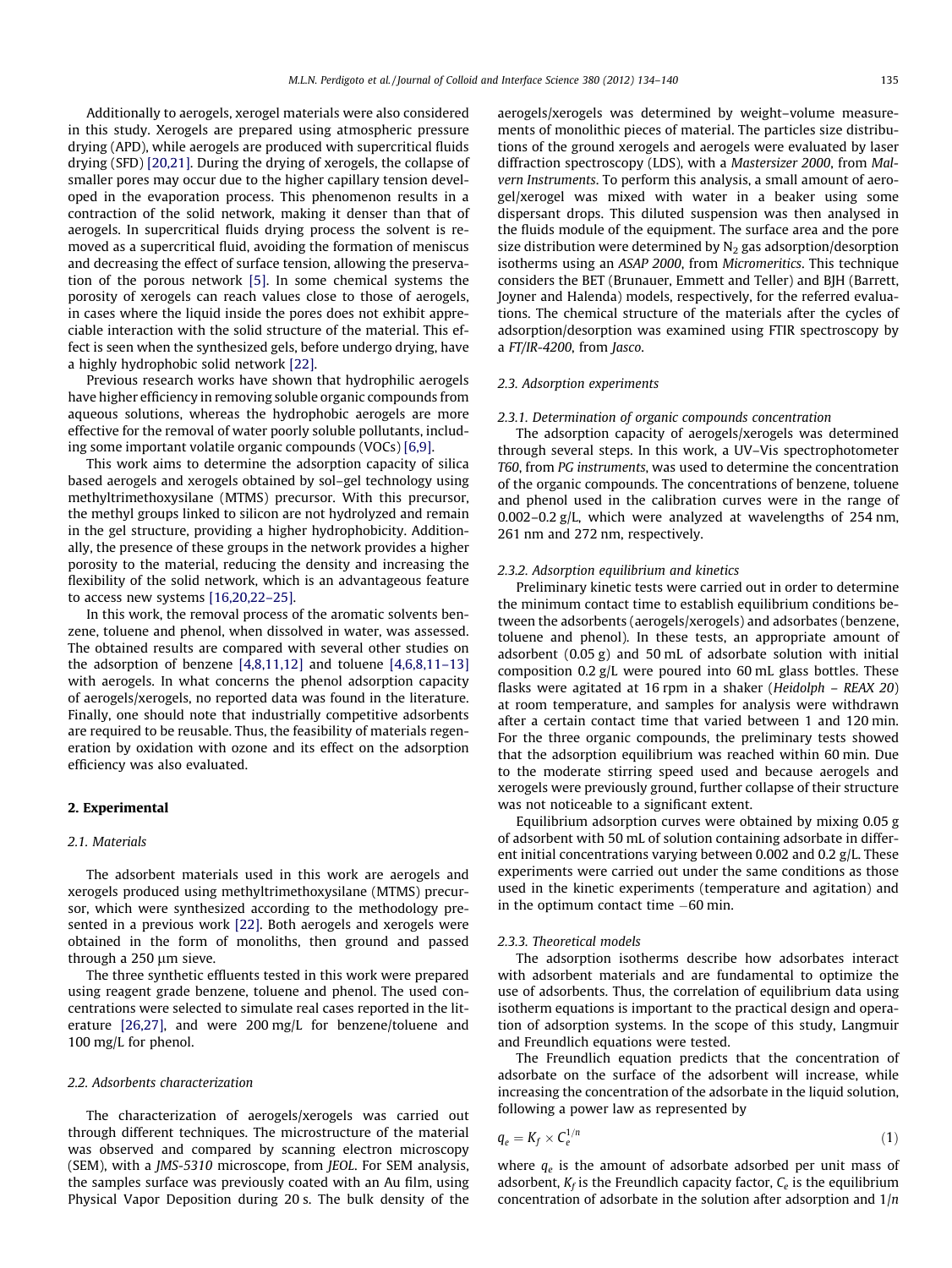represents the Freundlich intensity parameter. The constants of the Freundlich isotherm were determined by linear regression, using the least squares method, applied to the experimental points and based on a logarithmic linearization.

The Langmuir adsorption isotherm assumes the formation of a monolayer of adsorbate on the surface of the adsorbent and that all sites are equivalent. This isotherm is expressed as:

$$
q_e = \frac{ab \ C_e}{1 + b \ C_e} \tag{2}
$$

where  $q_e$  is the amount of adsorbate adsorbed per unit mass of adsorbent,  $C_e$  is the equilibrium concentration of adsorbate in solution, a represents the maximum adsorption capacity, and b is the Langmuir constant that is a measure of the energy of adsorption. As for the Freundlich model, the adsorption data were adjusted by linear regression, doing first the linearization of the Langmuir isotherm, which is represented in

$$
\frac{C_e}{q_e} = \frac{1}{ab} + \frac{C_e}{a}
$$
\n(3)

The concentration of adsorbate retained in the adsorbent phase,  $q_e$  (mg/g), is calculated according to:

$$
q_e = \frac{V(C_0 - C_e)}{m} \tag{4}
$$

where  $C_0$  and  $C_e$  are the initial and the equilibrium concentrations (mg/L), respectively, of adsorbate in solution,  $m$  is the mass (g) of the adsorbent and  $V(L)$  is the solution volume.

#### 2.3.4. Regeneration of adsorbents

After the adsorption process, the surface of adsorbents was saturated with the adsorbate and the suspensions were filtrated to separate the adsorbent from the liquid solutions. In order to regenerate the adsorbent materials, the ozonation process was tested by filling a small column with the granular material and introducing in the bottom a stream of ozone of  $\sim$  54 g/m $_{\rm air}^3$ , during 60 min [\[28,29\].](#page-6-0) The ozone stream was produced by a BMT 802N ozone generator and its concentration at the reactor inlet was monitored using a BMT 963 vent ozone gas analyzer. The ozone molecules react with the toluene rings of the adsorbates and break them into carboxylic acids of low molecular weight. But the ozone is not totally consumed, thus the experiment was carried out by installing a gas absorber column. A  $10\%$  (w/v) solution of potassium iodide was selected for breaking down the unreacted ozone molecules. This step was carried out to prevent environmental pollution and to garantee the safety in the laboratory [\[28\]](#page-6-0).

#### 3. Results and discussion

#### 3.1. Adsorbents characterization

### 3.1.1. Morphology

As it can be seen in Fig. 1, both adsorbent materials consist of a network of interconnected structural units. Thus, when the monolith is grinded, the obtained particles of the adsorbent material are flakes but maintain the microstructure observed in the monoliths. Although the microstructure of both materials is very similar, it is verified that the aerogels have a slightly more porous structure than the xerogels. Thus, it is expected that the flakes of the xerogel have a more closed structure than those of aerogels.

#### 3.1.2. Particles size distribution

The particles size distributions were obtained by LDS and the results are shown in Fig. 2. The average parameters of these distributions are presented in [Table 1](#page-3-0).



Fig. 1. SEM images of the (a) xerogel and (b) aerogel.



Fig. 2. Particle size distribution curves:  $($ — $)$  fractional and  $($ — $)$  cumulative undersize (<) for (a) xerogels and (b) aerogels.

For the aerogel (Fig. 2b), the fractional distribution curve is bimodal between 1 and 250  $\mu$ m:  $\sim$ 15 vol.% of the particles correspond to small particles in a range between 1 and 4  $\mu$ m, and the size of the other particles is in the range  $8-250 \mu m$ . In the particles size distribution of the xerogel (Fig. 2a), it is observed a narrower distribution curve. This curve is unimodal and asymmetric, with a small tail to the side of the fine particles. However, in accordance with the average parameters in [Table 1,](#page-3-0) it appears that the average particle size ( $D_{\text{mean}}$ ) and the median ( $D_{50}$ ) of the both materials are very close.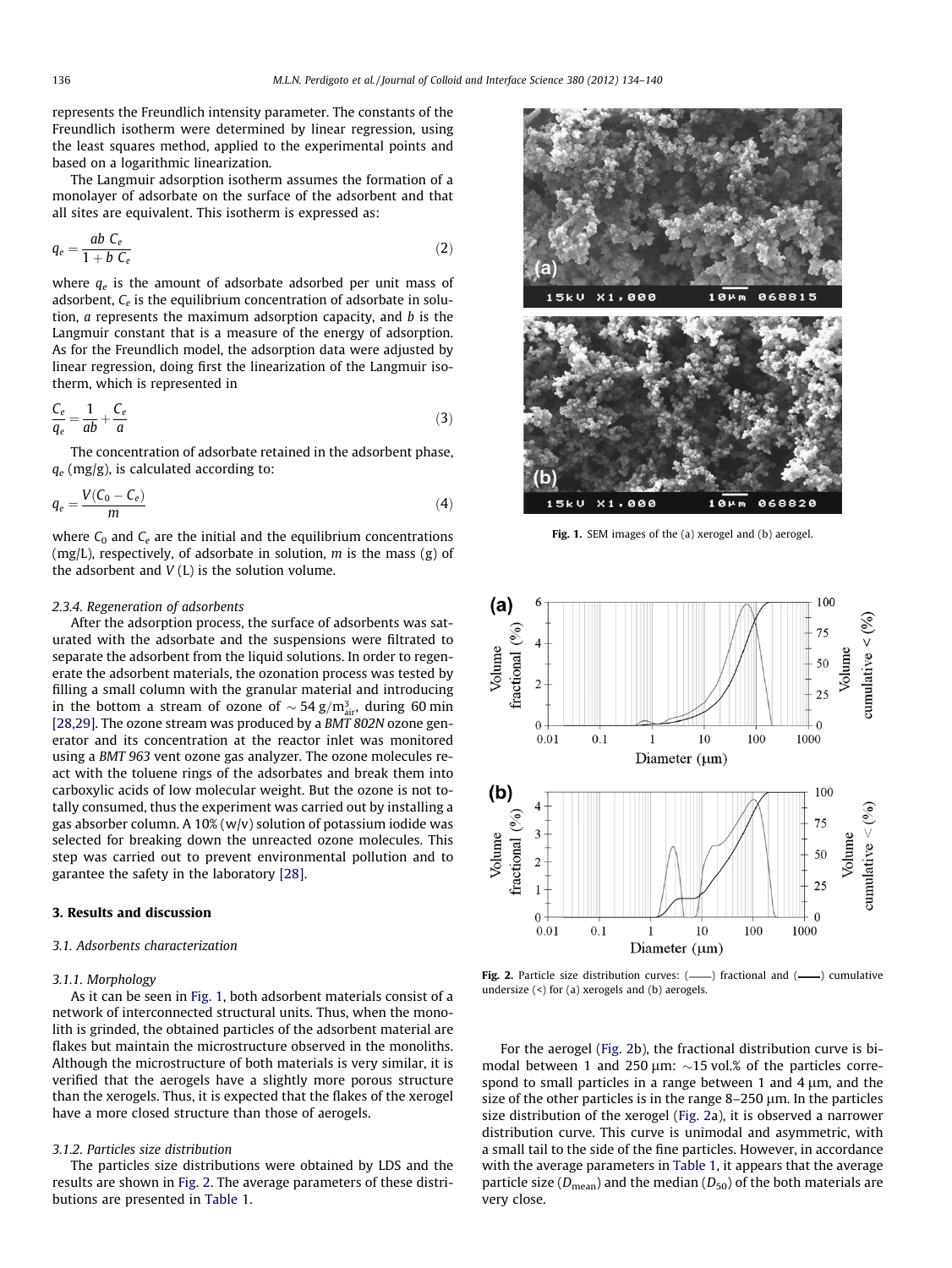#### <span id="page-3-0"></span>Table 1

Average parameters and width of the particle size distribution for the xerogel and aerogel.

| Adsorbent | Mode (µm) | $D_{50}$ (um)  | $D_{\text{mean}} (\mu m)$ | $D_{90} - D_{10}$ (µm)         |
|-----------|-----------|----------------|---------------------------|--------------------------------|
| Xerogel   | 63.2      | $45.5 \pm 0.2$ | $52.3 \pm 0.2$            | $105.8 \pm 0.5 - 8.9 \pm 0.02$ |
| Aerogel   | 2.8:100.2 | $41.7 \pm 2.4$ | $57.4 \pm 2.9$            | $136.1 \pm 7.0 - 2.8 \pm 0.05$ |

| Table 2 |                                                                                     |
|---------|-------------------------------------------------------------------------------------|
|         | Bulk density, specific surface area and pore size of xerogel and aerogel monoliths. |

| Adsorbent | Bulk density         | BET surface area <sup>a</sup> | BJH desorption pore       |
|-----------|----------------------|-------------------------------|---------------------------|
|           | $(\text{kg m}^{-3})$ | $(m^2 g^{-1})$                | size <sup>a</sup> $(\AA)$ |
| Xerogel   | $75.5 \pm 4.8$       | $426.5 \pm 10.6$              | 36                        |
| Aerogel   | $55.9 \pm 8.6$       | $512.4 \pm 11.0$              | 44                        |

<sup>a</sup> From Durães et al. [\[22\].](#page-6-0)



Fig. 3. Pore size distribution obtained by nitrogen gas desorption for the grinded -) aerogels and (-) xerogels.

# 3.1.3. Surface area and porosimetry

The obtained results of bulk density for the xerogel and aerogel are presented in Table 2. Concerning the BET surface area and BJH pore size, also presented in Table 2, we considered the results obtained in Durães et al. [\[22\]](#page-6-0), since the used materials were synthesized with the same procedures and conditions and had similar bulk densities. The aerogel presented a porosity of about 96% and the xerogel of 93% [\[22\]](#page-6-0). Even though the aerogel and xerogel samples have close porosity values, for the adsorption process other structural properties are more relevant such as the surface area and the average pore size. The results presented in Table 2 show that the aerogel has a surface area and an average pore size that are 20% and 22% greater than those of xerogel, respectively. This increase is expected to lead to significant differences in their adsorption capacity.

In Fig. 3 are presented the pore size distribution curves for the ground xerogels and aerogels. It is observed that the aerogels had a larger amount of pores with diameters in the range 20–50 Å. Furthermore, it is also visible that the xerogel has a greater fraction of micropores (<20 Å).

The existence of more mesopores in the aerogel (20–100 Å) can be very important in the adsorption process, since this type of pores allows the formation of adsorption layers on the surface by capillary condensation phenomenon [\[30\].](#page-6-0)

#### 3.2. Adsorption/desorption experiments

#### 3.2.1. Adsorption equilibrium

The description of adsorption equilibrium data with the Langmuir and Freundlich isotherms (Eqs. [\(1\) and \(2\)\)](#page-1-0) enabled to evaluate the adsorption capacity of the adsorbents aerogel and xerogel



Fig. 4. Experimental and calculated data for adsorption of (a) benzene, (b) toluene and (c) phenol into aerogel and xerogel.

for removing toxic organic compounds (benzene, toluene and phenol). Experimental and calculated results plotted as concentration of organic compound adsorbed into aerogel or xerogel,  $q_e$ , as function of its equilibrium concentration in solution,  $C_e$ , are depicted in Fig. 4a–c. On the basis of regression analysis of experimental data, it was possible to calculate the parameter values of the isotherms, as well as the correlation coefficients associated to each adsorbate/ adsorbent system [\(Table 3](#page-4-0)).

As shown in the adsorption curves represented in Fig. 4, the adsorbent material of type aerogel exhibits a better adsorption capacity than xerogel for all adsorbates. The main reason for its higher adsorption efficiency is the highly porous structure of the aerogel. Indeed, this material was synthesized under supercritical conditions, which allow pores to not collapse, contrarily to what occurs in the case of xerogels.

In addition, the interaction between the hydrophobic surface of the aerogel or xerogel and the adsorbate molecule is different for each organic compound. As shown in Fig. 4a and b, toluene is seemingly adsorbed to a greater extent than benzene. However, differences in the adsorption capacity for a given adsorbent/adsorbate can be more accurately described from the maximum adsorption capacity values and the energy involved in the adsorption process. These parameters were determined by the Langmuir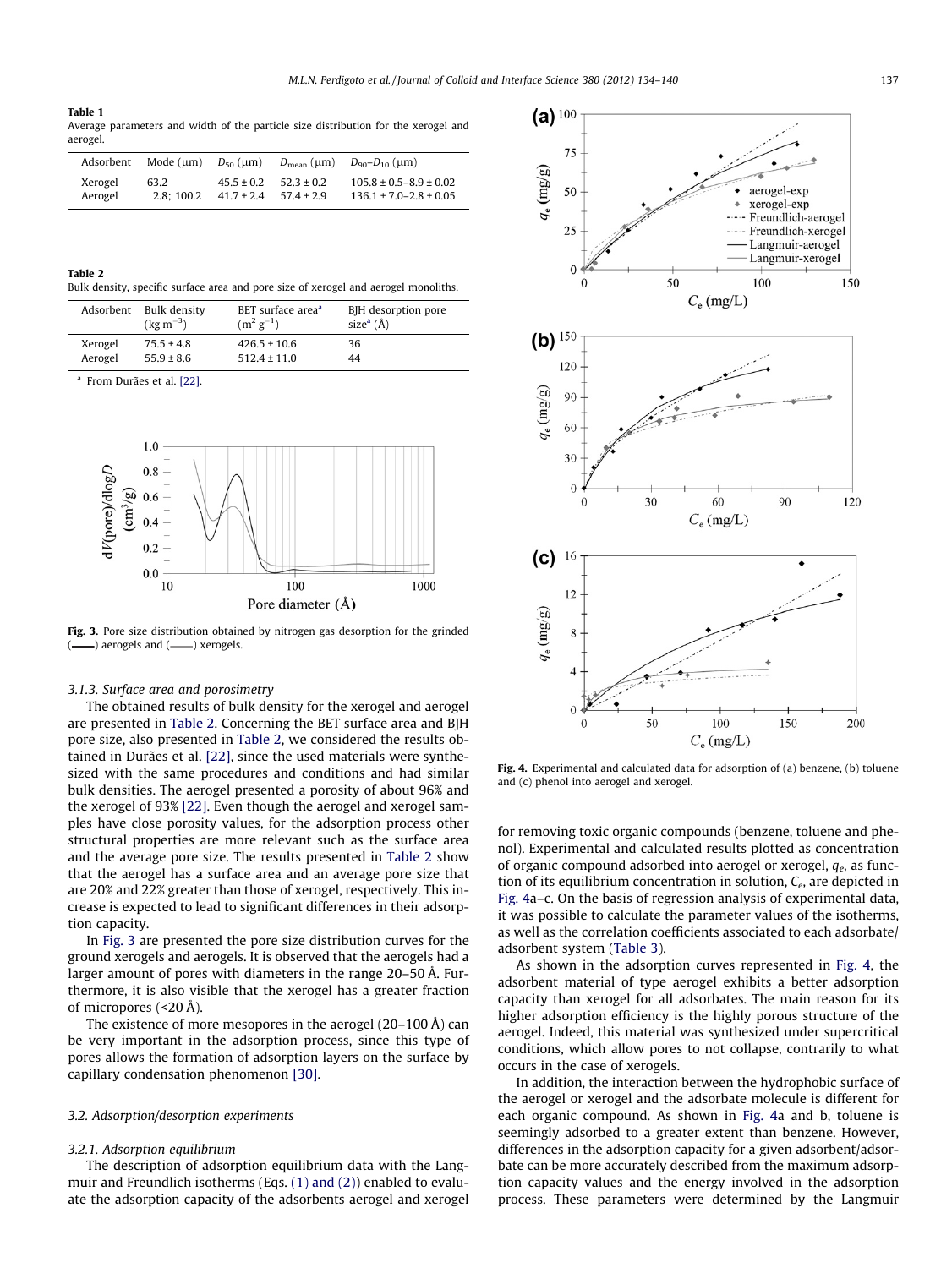#### <span id="page-4-0"></span>Table 3

|  | Parameter values of Langmuir and Freundlich isotherms. |
|--|--------------------------------------------------------|

| Adsorbate | Adsorbent | Langmuir |                 |       | Freundlich |      |       |
|-----------|-----------|----------|-----------------|-------|------------|------|-------|
|           |           |          | $b \times 10^2$ |       | $K_f$      | 1/n  |       |
| Toluene   | A         | 173.47   | 2.50            | 0.954 | 8.44       | 0.63 | 0.964 |
|           | $\Lambda$ | 102.42   | 5.84            | 0.980 | 19.91      | 0.33 | 0.981 |
| Benzene   | A         | 192.31   | 0.63            | 0.909 | 1.61       | 0.85 | 0.908 |
|           | ́́        | 101.01   | 1.62            | 0.993 | 5.53       | 0.53 | 0.983 |
| Phenol    |           | 21.06    | 0.64            | 0.958 | 0.00582    | 1.05 | 0.870 |
|           | A         | 4.89     | 5.32            | 0.882 | 1.17       | 0.23 | 0.957 |

Units:  $a = \text{mg/g}; b = L/\text{mg}; K_f = (\text{mg/g})(L/\text{mg})^{1/n}; n, r = \text{dimensionless}.$ 



Fig. 5. Comparison between experimental isotherms for benzene and literature data.

model and can be found in Table 3. [Fig. 4c](#page-3-0) shows that phenol is adsorbed to a very lower extent by aerogel and xerogel than the other compounds. In fact, phenol is a hydrophilic solvent and, therefore, due to the super-hydrophobic nature of the adsorbent, there is a natural tendency for the solvent to be repelled by it. Moreover, phenol is able to form hydrogen bonds with water molecules establishing, this way, a strong interaction with the solvent which may unable its adsorption onto the solid material.

As previously mentioned, the parameters of the isotherms were obtained by fitting the Eqs. [\(1\) and \(2\)](#page-1-0) to the experimental equilibrium data. The correlation coefficients shown in Table 3 indicate an adequate match of data with either Langmuir or Freundlich models in most of cases. The higher value for the maximum adsorption capacity by Langmuir model was observed for the case of adsorption of benzene onto aerogel (192.3 mg/g). Conversely, the most promising results were obtained for toluene adsorption since this involves greater adsorption energy. Both adsorbents exhibited the lowest adsorption capacities on phenol, i.e., 21.1 mg/g and 4.9 mg/g for aerogel and xerogel, respectively. In what concerns to the Freundlich model, the  $1/n$  values ranging between zero and one indicate a favorable adsorption isotherm for all case studies.

The comparison of the results obtained in this work with those reported in the literature allows understanding the importance of the adsorbents under study. Several adsorption isotherms for benzene and toluene using adsorbent materials of the type aerogel and xerogel can be seen in Figs. 5 and 6.

The results in Fig. 5 clearly show that the materials used (aerogel-exp, xerogel-exp) exhibit better adsorption capacity than the MTMS-derived aerogels and TMES-derived aerogels reported in the literature for benzene adsorption [\[4\].](#page-6-0) Aerogels and xerogels synthesized in this work were obtained from methyltrimethoxysilane (MTMS), but their adsorption capacity differs greatly from that of aerogels synthesized by Štandeker et al. [\[4\]](#page-6-0) with the same precursor. Thus, the discrepancies between the results obtained and those reported in the literature can be attributed to the preparation method which determined different pore structures of the synthesized materials. As aforementioned, the materials tested are



Fig. 6. Comparison between experimental isotherms for toluene and literature data.



Fig. 7. Adsorption capacity of aerogel for toluene after 4 adsorption/desorption cycles.

characterized by bimodal distribution of micropores and mesopores. The synergetic effect between the macroscopic morphology and intrinsic pore connections between mesopore channels and micropores contributes to achieving a large adsorption capacity [\[31\]](#page-6-0). In the case of aerogels tested in the work of Štandeker and co-workers, lower amounts of benzene adsorbed were found that could be attributable to their pore structures essentially based on micropores.

Regarding adsorption of toluene (Fig. 6), the results illustrate that the material with the highest adsorption capacity is the aerogel obtained from TFPTMOS/TMOS [\[6\]](#page-6-0). The greater adsorption capacity of TFPTMOS-based aerogels for toluene may be due to the greater polarity of the substituent group when compared to MTMS. The materials tested in this study showed better adsorption capacity than the other adsorbents until an equilibrium concentration of 125 mg/L, in case of the xerogel-exp, and approximately 160 mg/L, in case of aerogel-exp. Therefore, beyond 125 mg/L or 160 mg/L, in the case of xerogel-exp or aerogel-exp, the aerogels obtained with TMES/TMOS and MTMS by Štandeker et al. [\[4\]](#page-6-0)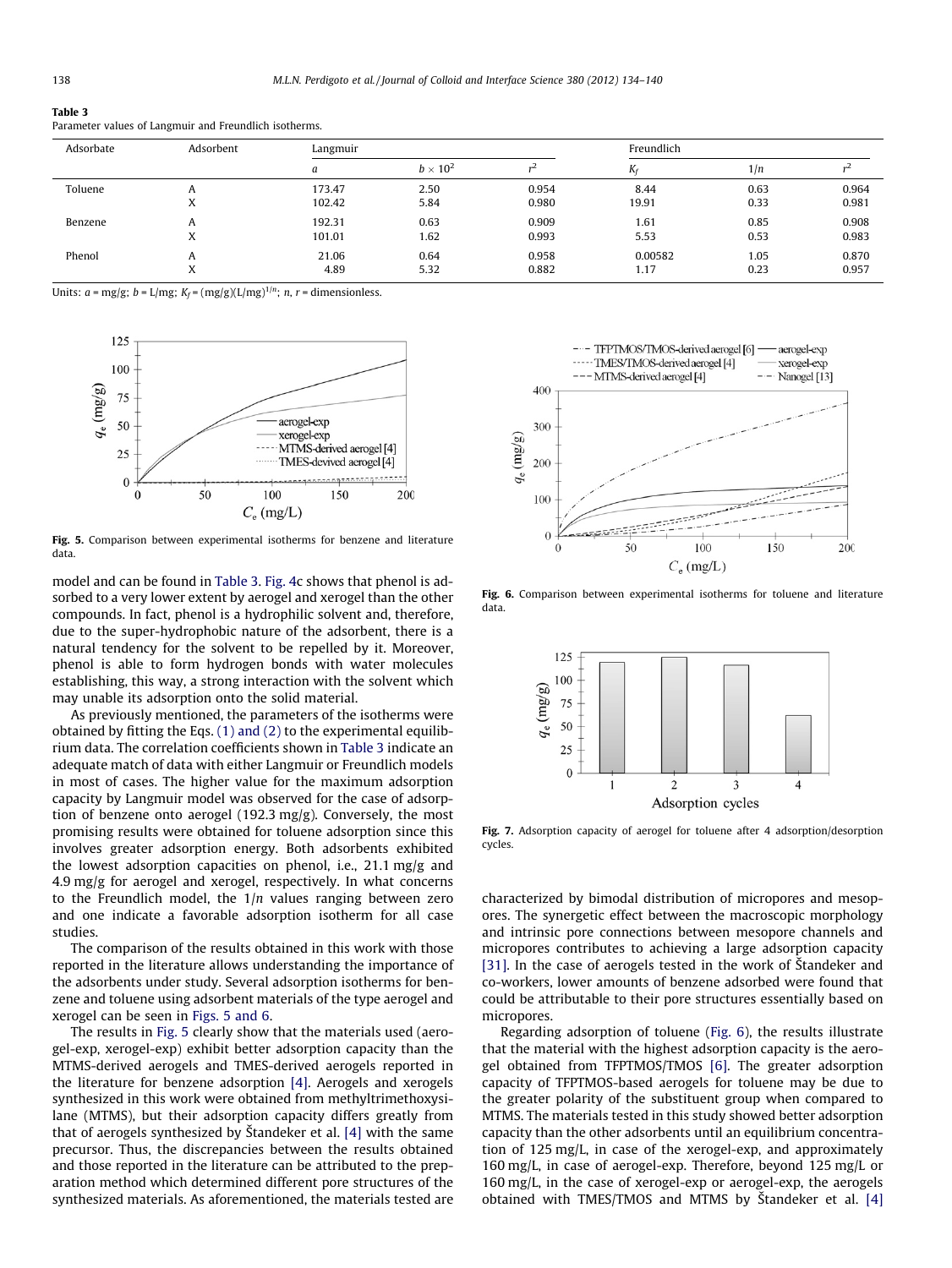

Fig. 8. Infrared spectra of aerogel before and after 4 cycles of adsorption/desorption (v - stretching vibration; d - bending vibration; s - symmetric; as - asymmetric).

become those with greater adsorption effectiveness. The Nanogel, a commercial aerogel reported by Wang et al. [\[13\],](#page-6-0) is the adsorbent that exhibits lower adsorption affinity for toluene. The inferior adsorption capacity of Nanogel may be attributed to the larger pore size  $(\sim 200 \text{ Å})$  [\[32\]](#page-6-0) when compared to the MTMS-based aerogels and xerogels prepared in this work and by Štandeker et al. [\[4\],](#page-6-0) which have average pore sizes between 35 and 50 Å. An additional possible reason may be the different chemical nature of the substituent groups of these materials, but the information in the literature about the Nanogel chemical structure is very limited. Moreover, by observing the shape of all the adsorption curves in [Fig. 6](#page-4-0), it can be concluded that the TFPTMOS/TMOS-derived aerogel [\[6\]](#page-6-0), as well as the aerogels/xerogels used experimentally in our study reveal favorable adsorption isotherms. The other adsorbents, in particular the MTMS-derived aerogels and TMES/TMOS-derived aerogels, obtained by Štandeker et al. [\[4\],](#page-6-0) and the Nanogel [\[13\]](#page-6-0) exhibit unfavorable adsorption isotherms. One should note that usually unfavorable isotherms are related to the heterogeneous surfaces of adsorbents, and this fact is directly associated to the synthesis and drying of these materials.

# 3.2.2. Regeneration of adsorbents

An adsorbent is industrially workable when it has a good adsorption capacity as well as a feasible regeneration. Based on the adsorption tests [\(Fig. 4](#page-3-0)), the system with best results was aerogel/toluene, and thus this was the selected system to be subjected to cycles of adsorption/regeneration. These experiments were performed using the ozonation process, and the obtained results are shown in [Fig. 7.](#page-4-0)

Ozone is an electrophilic resonance hybrid that tends to react with molecules of high electron density. Since the molecules of phenol, benzene and toluene have  $\sigma$  and  $\pi$  bonds with high electron density, ozone shall react effectively with the aromatic compounds, breaking them down into organic compounds such as carboxylic acids.

The obtained results suggest that, in the three initial cycles, the adsorption capacity remained nearly constant, being very close to the values that were presented previously, but at the fourth cycle the adsorption capacity has decreased significantly. One should note that, in opposition to what happened in the first three cycles, in the last cycle the aerogel was dispersed in the solution. Such behavior was not expected, since the initial material is highly hydrophobic. This evidence suggests that the aerogel may have lost part of its hydrophobicity on the regeneration process. A possible cause for this effect is the reaction of the ozone molecules with the functional methyl groups of the surface of the aerogel. Therefore, it can be concluded that the ozonation may have a limited application as a regenerating method for this type of material.

For a better insight on the effect of ozonolysis in the surface of the aerogel, FTIR analysis was undertaken to evaluate the differences in the chemical structure of aerogels after 4 cycles of adsorption/regeneration. The obtained spectra are presented in Fig. 8.

The FTIR spectra obtained for the original and the regenerated material reveals great similarity. Therefore, the chemical structure of materials remains largely intact after 4 cycles of adsorption/ desorption. The spectral peaks of these materials were assigned according to similar systems [\[2,22\].](#page-6-0) The observed vibrational bands confirm the existence of an inorganic network, predominantly based on Si–O–Si bonds (silica) with a methyl group per Si (hybrid materials) and –OH terminal groups. However, one difference can be found between both spectra, which is a small increase in the absorbance the –OH bonds, both bound with hydrogen bridges and unbound. The more significant presence of hydroxyl chemical functionality in the regenerated material can explain the improved dispersion of aerogels in aqueous solution in the last cycle. Further work needs to be carried out to evaluate the impact of the regeneration method type and conditions in the chemical structure of the aerogels.

# 4. Conclusions

In this work, aerogel and xerogel materials were synthesized using MTMS as chemical precursor to provide efficient adsorbents for toxic organic compounds of aqueous solutions.

It has been shown that the applied drying method to yield aerogels and xerogels leads to adsorbents with different microstructures. Aerogels are lighter, have greater specific surface area and have more mesopores than xerogels, whereas xerogels are richer in micropores. Such differences favor the adsorption of organic compounds at the surface of aerogels, leading to a greater adsorption capacity to benzene, toluene and phenol when compared to xerogels.

Both materials showed good adsorption capacity of hydrophobic compounds, whether they were polar or non-polar, respectively, toluene and benzene. For hydrophilic compounds, such as phenol, the adsorption capacity was found to be low. When compared to other reported data, the aerogels and xerogels that were prepared in this work have shown a significantly greater adsorption capacity for benzene. For toluene, in opposition to other aerogels, these adsorbents presented favorable isotherms, indicating that materials with more homogeneous surfaces could be obtained. The aerogels were shown to keep its adsorption capacity after three ozonolysis regeneration cycles. However, for longer